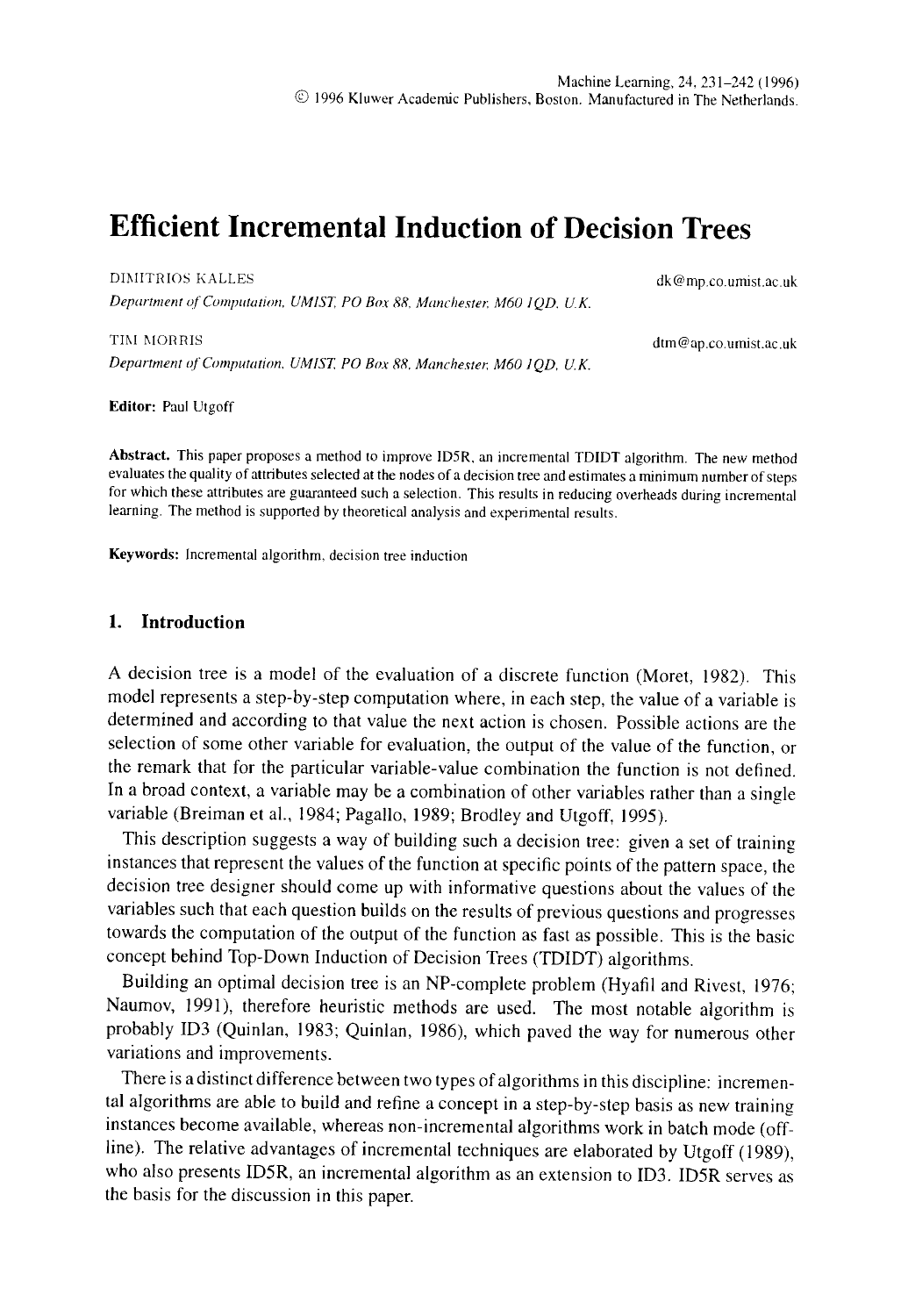COBWEB (Fisher, 1987) was one of the early incremental learning systems. ID4 (Schlimmer and Fisher, 1986) and ID5 (Utgoff, 1988) were also proposed before ID5R as extensions to ID3. ID4 may have to reconstruct the tree several times for different training set orderings and ID5 does not guarantee compatibility between the finally delivered tree and the tree produced by ID3 (regardless of which attribute selection criterion the ID3-based algorithm would use). The same can be said for the IDL algorithm (Van de Velde, 1990) that utilizes topological relevance to perform incremental induction and the principles discussed by Cockett and Zhu (1989), where the concept of association reductions is introduced.

The scope of interest of this paper is the study of incremental algorithms that, at each step, guarantee compatibility between the incrementally induced tree and the tree produced by an "off-line" method (for example, ID5R guarantees ID3-compatibility). We discuss a method of improving the learning speed of the ID5R algorithm and at the same time guaranteeing that the tree is constructed by exactly the same sequence of operations that ID5R would perform. The method is analytically evaluated and experimentally validated. The paper concludes by identifying directions for improvements.

#### **2. Overview of the problem**

A brief description of the ID5R algorithm is presented below. For details and a complexity analysis of some TDIDT algorithms, the reader is referred to the original paper by Utgoff (1989).

Given a decision tree and a new training pattern to be incorporated into the tree (by incremental learning), one starts by examining the root node of the tree. The attribute, according to which the primary partitioning of the pattern space is made, has a score, which allows it to prevail over competing attributes. However, as the new pattern arrives this score may change along with the scores of competing attributes. This means that at some point, splitting on the original attribute is no longer warranted by the current scores. Should this be the case, the new best attribute is recursively pulled-up to the root of the tree and the original one is demoted. The pull-up is effected by means of *transpositions* (also discussed by Cockett (1987)), which are structural operations that swap attributes in consecutive levels of a decision tree. After the demotion of the original root attribute, the rest of the tree is recursively searched to achieve consistency for all subtrees, taking into account the new pattern and the restructuring. As the pattern is "propagated" towards a leaf node (possibly a new one) the scores of all attributes that are available at each node of the decision path are updated.

The particular drawback of ID5R in its current form (as described) is that, besides the updating of the scores of the competing attributes, the propagation of a pattern along its decision path generates a selection process at each node. Such processes determine whether the current splitting attribute is still the most informative, according to the splitting criterion. In doing this, the algorithm blindly ignores that an attribute may have outperformed its competitors by such a margin that it is impossible for it to turn up as a second best within the next few new patterns. The major topic of the following analysis is to quantify "few". The effects of such a blind reconsideration may be detrimental to the speed of the learning process. This speculation is a motivation to research whether one can guarantee that some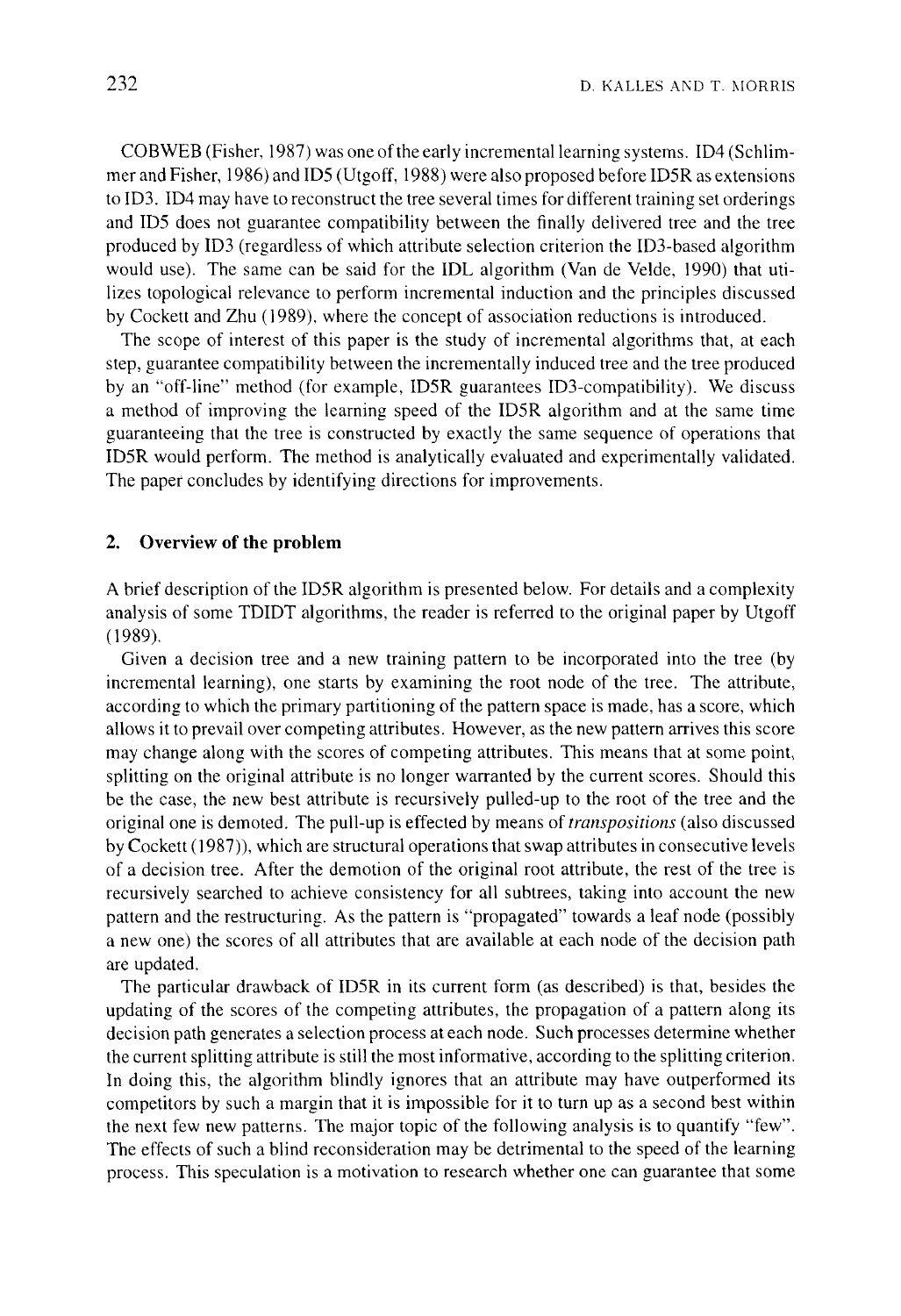nodes will be *stable* in their selection of attribute tests over a number of steps; after this number of steps one would have to reconsider the situation at that node and possibly pull-up a new attribute without having to worry that this pull-up should have occurred earlier. This is the core of the argument to be pursued.

ID5R has been now superseded by ITI (Utgoff, 1994). ITI is an algorithm that handles numeric attributes and missing values and uses the gain ratio as an attribute selection policy (Quinlan, 1986; Quinlan, 1993). For the sake of simplicity in the following discussion, numeric attributes and missing values are ignored, and the information gain is used. The principle remains the same, however.

#### **3. Description and theoretical analysis of the method**

Assume that at a given node two attributes compete and that attribute  $F_1$  prevails over attribute  $F_2$ . Assume also that during incremental learning, attribute  $F_2$  is going to be the sole competitor for  $F_1$  (this is not an optimistic bias of the measure of the ability of  $F_1$  to withstand competition). Let  $E_1$  and  $E_2$  be the respective scores of these attributes. The score refers to the measure of goodness of a particular attribute for splitting. It may be a form of the information gain, the Gini index (Breiman et al., 1984), or some other.

The information gain criterion for a two-class problem (positive and negative) will be presented. Extending the analysis to a multi-class problem is straightforward but will be omitted because it is somewhat more complex and does not enhance the understanding of the problem.

Note that for the information gain criterion, if an attribute  $F_1$  prevails over an attribute  $F_2$ , the following hold:

$$
gain(F_1) \geq gain(F_2) \iff I(p, n) - E(F_1) \geq I(p, n) - E(F_2)
$$
  
\n
$$
\iff E(F_1) \leq E(F_2)
$$
  
\n
$$
\iff E_1 \leq E_2 \tag{1}
$$

In the expressions above,  $p_i$  is the number of positive instances with value i  $(n_i$  refers to the negative instances).  $I(p, n)$  is the expected information content of a source which may transmit either 'P' (positive) or 'N' (negative) with probabilities  $p/(p+n)$  and  $n/(p+n)$ respectively.  $E(F)$  is the resulting information content after branching on attribute F (Quinlan, 1986). Hereafter, the score  $E_i$  of an attribute  $F_i$  will be used to denote the quantity  $E(F_i)$ .

The purpose of the analysis below is to bound the number of steps before there can be any change in attribute preference between attributes  $F_1$  and  $F_2$  (a new training instance corresponds to one step).

Suppose that a new training instance arrives and that at this given node it is probed (for some attribute) and found to have value j (this instance is also said to belong to bucket j).

The score of the splitting attribute, before the new instance is added, is computed as follows:

$$
E = \sum_{i=1}^{m} \frac{p_i + n_i}{p + n} \left( -\frac{p_i}{p_i + n_i} \log \left( \frac{p_i}{p_i + n_i} \right) - \frac{n_i}{p_i + n_i} \log \left( \frac{n_i}{p_i + n_i} \right) \right)
$$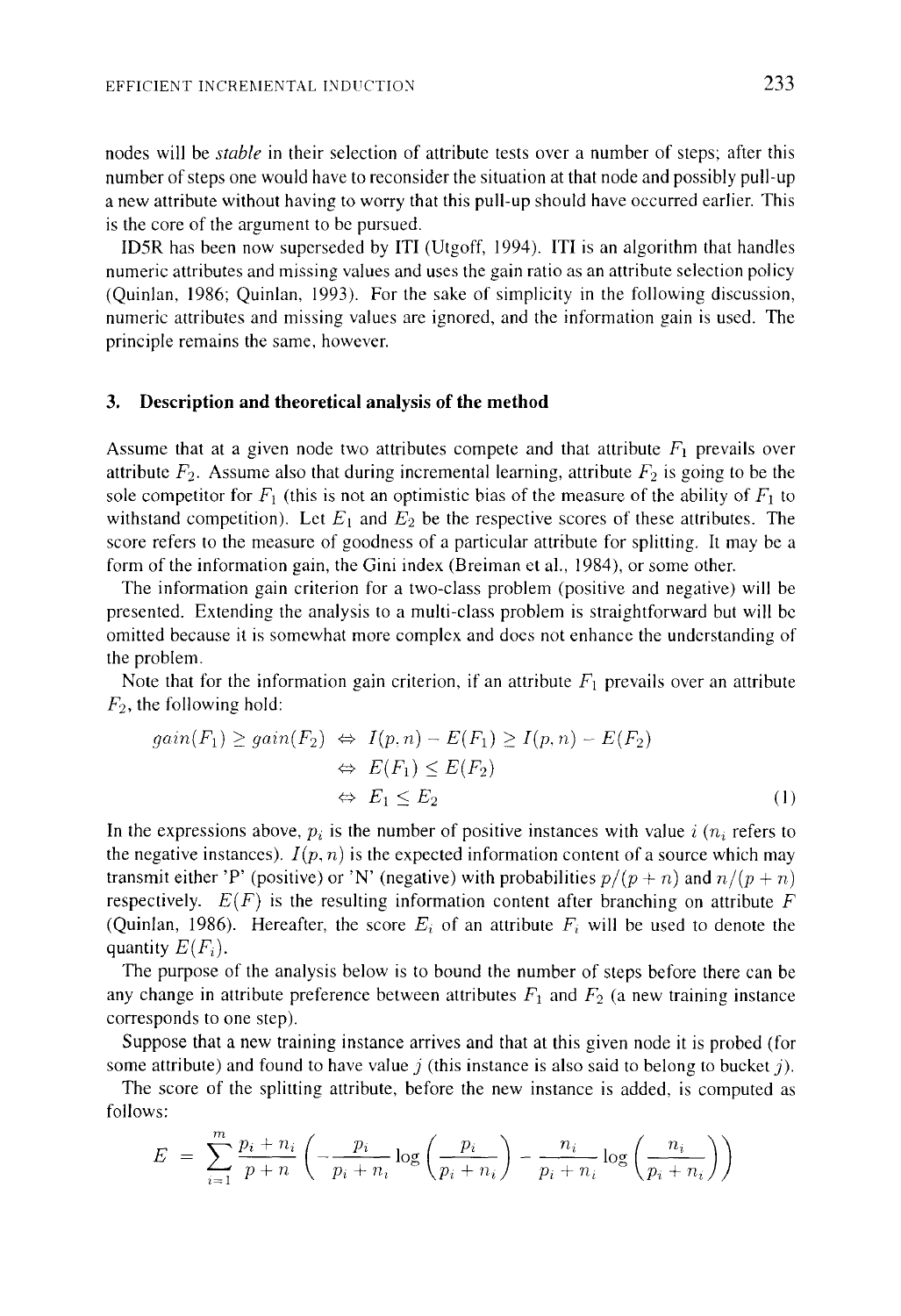$$
=\frac{\varepsilon}{p+n}\tag{2}
$$

where

$$
\varepsilon = -\sum_{i=1}^{m} \left( p_i \log \left( \frac{p_i}{p_i + n_i} \right) + n_i \log \left( \frac{n_i}{p_i + n_i} \right) \right) \tag{3}
$$

and, of course  $\varepsilon \geq 0$ .

In the expressions above,  $m$  denotes the number of values a given attribute can have. As a convention of notation, *log* will denote a logarithm of base 2. Note also that the terms *instance* and *pattern* will be used as synonyms.

Without loss of generalization, assume that the new instance is positive. The new score is computed.

$$
E' = \frac{-1}{p+n+1} \sum_{i=1}^{m} \left( p_i \log \left( \frac{p_i}{p_i + n_i} \right) + n_i \log \left( \frac{n_i}{p_i + n_i} \right) \right) +
$$
  

$$
i \neq j
$$
  

$$
\frac{-1}{p+n+1} \left( -(p_j+1) \log \left( \frac{p_j+1}{p_j+n_j+1} \right) - n_j \log \left( \frac{n_j}{p_j+n_j+1} \right) \right)
$$
  

$$
= \frac{\varepsilon + A}{p+n+1}
$$
 (4)

where

$$
A = p_j \log \left(\frac{p_j}{p_j + n_j}\right) + n_j \log \left(\frac{n_j}{p_j + n_j}\right) -
$$

$$
(p_j + 1) \log \left(\frac{p_j + 1}{p_j + n_j + 1}\right) - n_j \log \left(\frac{n_j}{p_j + n_j + 1}\right) \tag{5}
$$

By setting  $x = p_j$  and  $y = n_j$ , and by some manipulations we obtain:

$$
A = x \log x + (x + y + 1) \log(x + y + 1) - (x + y) \log(x + y) - (x + 1) \log(x + 1)
$$
\n(6)

The difference in the scores, before and after the consideration of the new training instance, is now

$$
\Delta E = E' - E
$$
  
=  $\frac{\varepsilon + A}{p + n + 1} - \frac{\varepsilon}{p + n}$   
=  $\frac{A}{p + n + 1} - \frac{\varepsilon}{(p + n)(p + n + 1)}$  (7)

Minimum and maximum values are now required for the quantity above; these will allow the computation of a bound on the rate of convergence of scores between two competing attributes.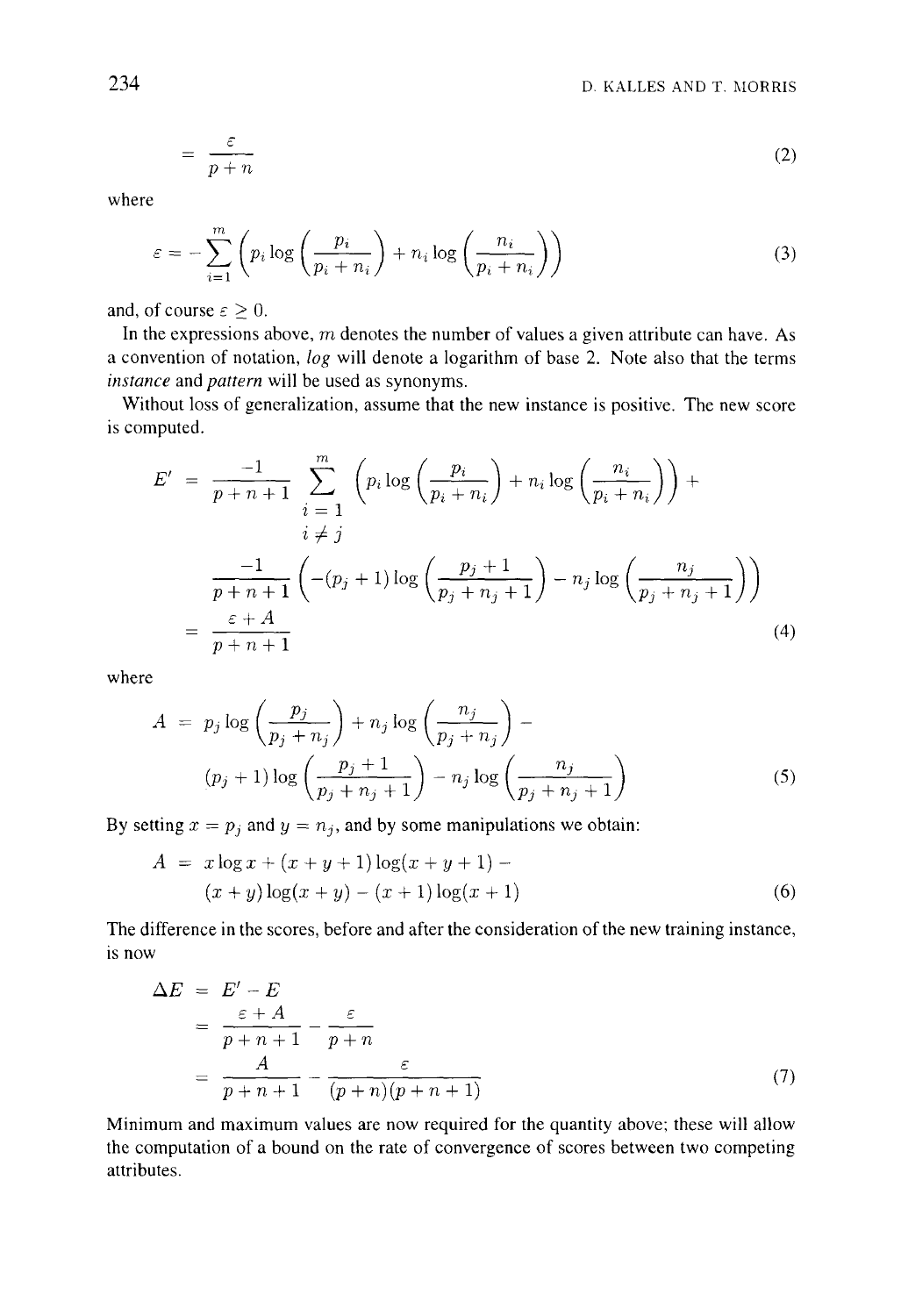Consider first the quantity denoted by  $A$ . This is a function of two variables, namely  $A(x, y)$  (we define that  $0 \times \log 0 = 0$  for convenience in the following computations).

LEMMA<sub>1</sub>

 $0 \leq A(x, y)$ 

**Proof:** For a point  $(x_0, y_0)$  to be a local minimum, it must satisfy the following condition:

$$
\frac{\partial A}{\partial x}(x_0, y_0) = \frac{\partial A}{\partial y}(x_0, y_0) = 0
$$
\n(8)

One can easily verify that this condition cannot be met by any  $(x_0, y_0)$  point, so local extrema may only appear as instances of a boundary problem. Under the constraints that  $x \in [0, +\infty)$  and  $y \in [0, +\infty)$  and the fact that x and y cannot be both 0, it follows that  $A_{min} = 0$  (since  $A(x, 0) = 0$  and  $A(0, y) \ge log(y + 1)$ ).

LEMMA 2

$$
A(x, y) \le \log(x + y + 1) + \log e
$$

**Proof:** By manipulating the expression for A, we obtain

$$
(x+y)\log\left(\frac{x+y+1}{x+y}\right) \le \log(x+1) + x\log\left(\frac{x+1}{x}\right) + \log e \tag{9}
$$

It can be proved easily that the sequencc

$$
n\log\left(\frac{n+1}{n}\right)
$$

converges to log e and that its minimum value is **1. We** then obtain

$$
(x+y)\log\left(\frac{x+y+1}{x+y}\right) \le \log e \tag{10}
$$

$$
x \log \left( \frac{x+1}{x} \right) \ge 1 \tag{11}
$$

By substituting inequalities 10 and 11 into inequality 9, the proof is concluded (for  $x = 0$ ) we work on the original inequality and derive directly the result).  $\Box$ 

LEMMA 3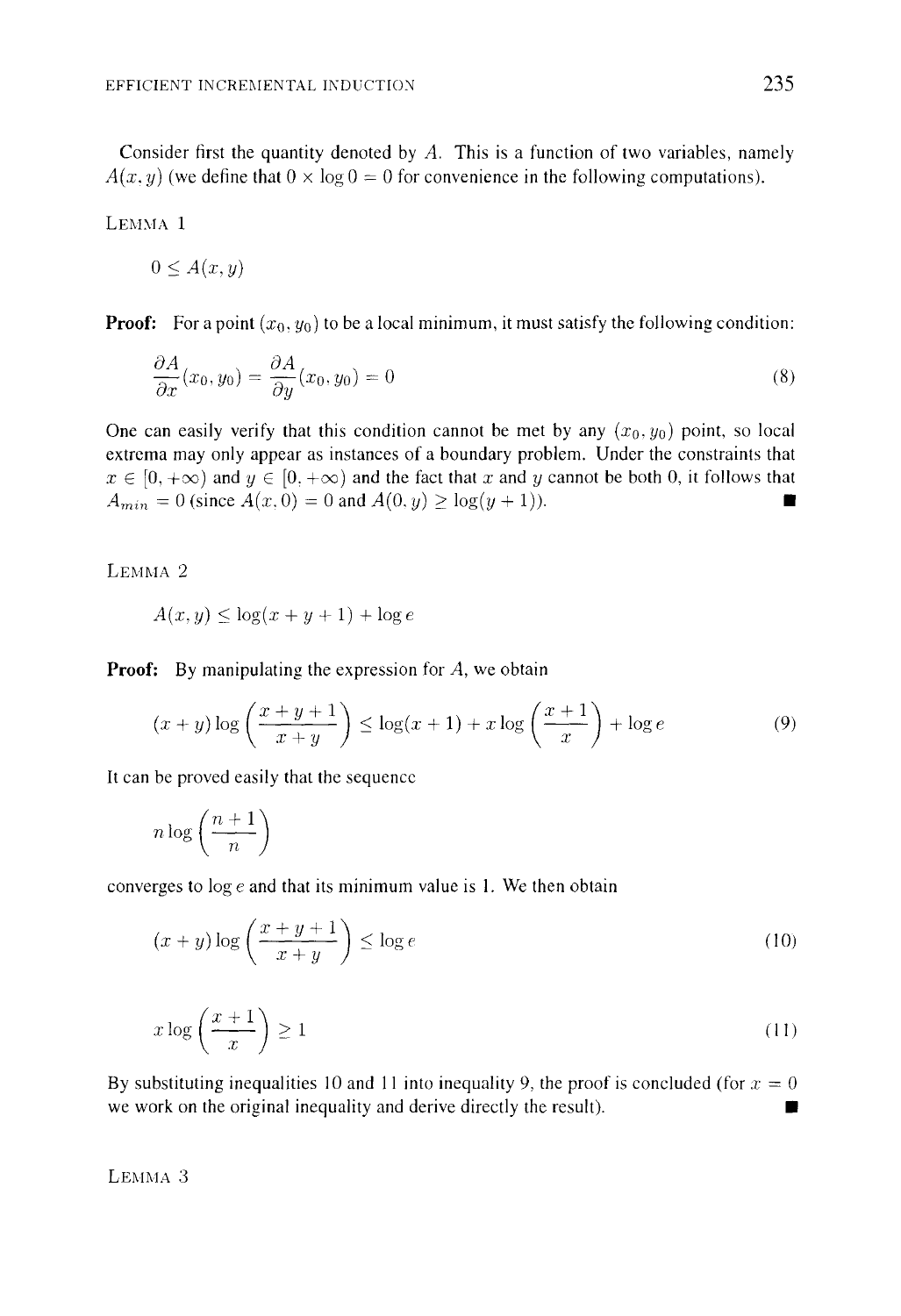$\blacksquare$ 

 $\varepsilon \leq p+n$ 

**Proof:**  $\varepsilon$  is a sum of m terms, each one of the form

$$
-x\log\left(\frac{x}{x+y}\right) - y\log\left(\frac{y}{x+y}\right)
$$

Using an argument of extreme values, as in Lemma 1, it follows that  $\varepsilon_i \leq p_i + n_i$  and we obtain

$$
\varepsilon_i \le p_i + n_i \Rightarrow \varepsilon \le \sum_{i=1}^m (p_i + n_i) = p + n \tag{12}
$$

Putting all the above bounds together, the expressions for the extreme values of the score differences follow:

$$
\Delta E_{min} \geq \frac{-1}{p+n+1} \tag{13}
$$

$$
\Delta E_{max} \le \frac{\log(x+y+1) + \log e}{p+n+1} = \frac{\log(b_j+1) + \log e}{p+n+1}
$$
(14)

The term  $b_j = p_j + n_j$  in inequality 14 denotes the number of patterns directed to bucket  $j$ . To cover the worst case, this will be set to the number of patterns in the bucket that holds most of the patterns during the initial distribution. Note that in such a case the information content decreases.<sup>1</sup>

We can now assume that for every one of the following  $a$  instances that arrive at this node, the worst case will occur regarding the initially selected attribute and the best case will occur for competing attributes. In such a case we can obtain an overall worst case scenario for that attribute. For reasons of simplicity, we also assume that  $a \leq b_i$  (this, again, is an assumption that biases the final estimate pessimistically, as we explicitly state that we do not expect to postpone consideration for more than  $\alpha$  steps).

So, in the case where the competing attribute's score is maximally decremented at each step and the current preferred attribute's score grows at a maximum, the score distance that will be closed between the two attributes after  $a$  steps is

$$
\Delta E_{max,a} - \Delta E_{min,a} \le \left(\sum_{i=1}^{a} \frac{\log(b_j + i) + \log e}{p + n + 1}\right) + \frac{a}{p + n + 1} \tag{15}
$$

The numerator of the quantity in the sum simply reflects that the current preferred attribute will accumulate all future a instances into bucket j. If we had tried to derive  $\Delta E_{max}$  and  $\Delta E_{min}$  for each one of the a steps, then the denominator would increase (it is easy to carry out the original calculations by assuming a start-up population of  $p + n + 1$  instances) and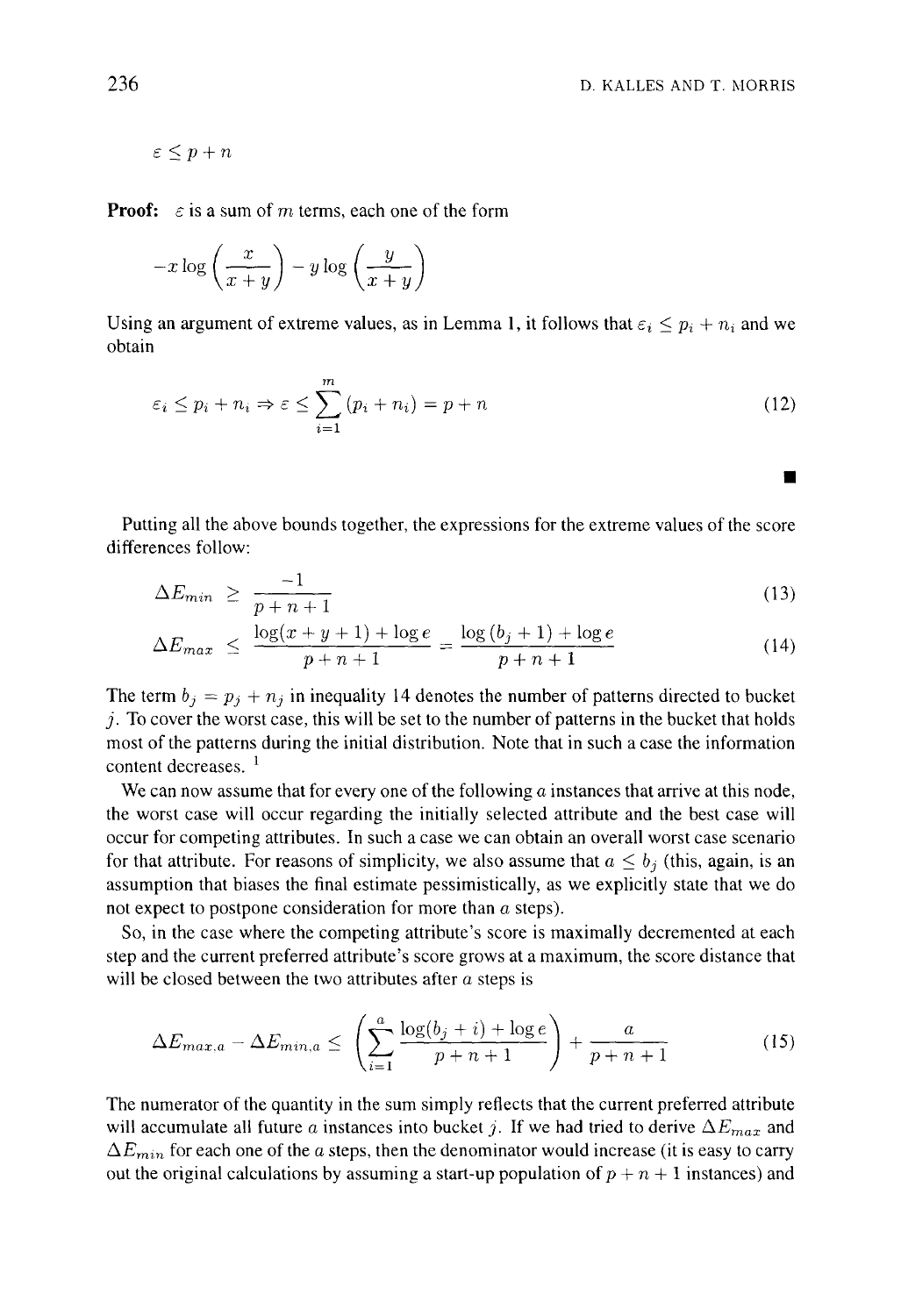the bound would be stronger, but a closed formula would be very difficult to derive. If we further expand inequality 15 and note that  $a \leq b_i$  we obtain

$$
\Delta E_{max,a} - \Delta E_{min,a} \le \left(\sum_{i=1}^{a} \frac{\log(b_j + b_j) + \log e}{p + n + 1}\right) + \frac{a}{p + n + 1}
$$

$$
\le \left(\sum_{i=1}^{a} \frac{\log 2 + \log(b_j) + \log e}{p + n + 1}\right) + \frac{a}{p + n + 1}
$$

$$
\le \frac{a(\log(b_j) + 2 + \log e)}{p + n + 1} \tag{16}
$$

Using the initial score difference, this is transformed into

$$
E_2 - E_1 \ge \frac{a(\log(b_j) + 2 + \log e)}{p + n + 1} \iff a \le \frac{(p + n + 1)(E_2 - E_1)}{\log(b_j) + 2 + \log e}
$$

$$
\iff a_{max} = \left\lfloor \frac{(p + n + 1)(E_2 - E_1)}{\log(b_j) + 2 + \log e} \right\rfloor \tag{17}
$$

The  $(p + n + 1)$  factor in the above result can be attributed to the distributive nature of the measure of attribute merit used by the information gain.

The above formula allows room for some insight into the behavior of a decision tree. The  $(p + n + 1)$  factor in the numerator indicates that nodes that are higher up in the tree (near the root) should find it easier to postpone attribute score evaluations, compared to lower nodes, and that improvement should be easier to observe when large data sets are used. The  $log(b<sub>i</sub>)$  factor in the denominator indicates that when attributes with many values are used, they may tend to have a low number of instances in each bucket and thus  $\log(b_i)$  decreases. This also results in potentially higher values for  $a_{max}$  (denoted simply by a, hereafter).

Table 1 presents the enhanced algorithm (steps to identify leaves and other boundary conditions are omitted, for the sake of conciseness). The basic idea is to accommodate an instance in the decision tree and then consider nodes for evaluation of attribute scores. This is also the basic idea in ITI.

## **4. Experimental verification**

The analysis has been verified by experimenting with the following data sets from the Machine Learning Repository (Murphy and Aha, 1995), available via *anonymous,tip* from the *ics.uci.edu* site, in the directory *pub:* 

- **kr-vs-kp:** This data set has 3196 instances with thirty-six attributes and nominal at- $\bullet$ tribute values. There are no missing values, It is a database of chess end games, with a king and a rook on one side and a king and a pawn on the other. The task is to decide if the position is a win for the side of the rook.
- **mushroom:** This data set has 8124 instances with twenty-two attributes and nominal attribute values. There exist some missing values, which are treated here as separate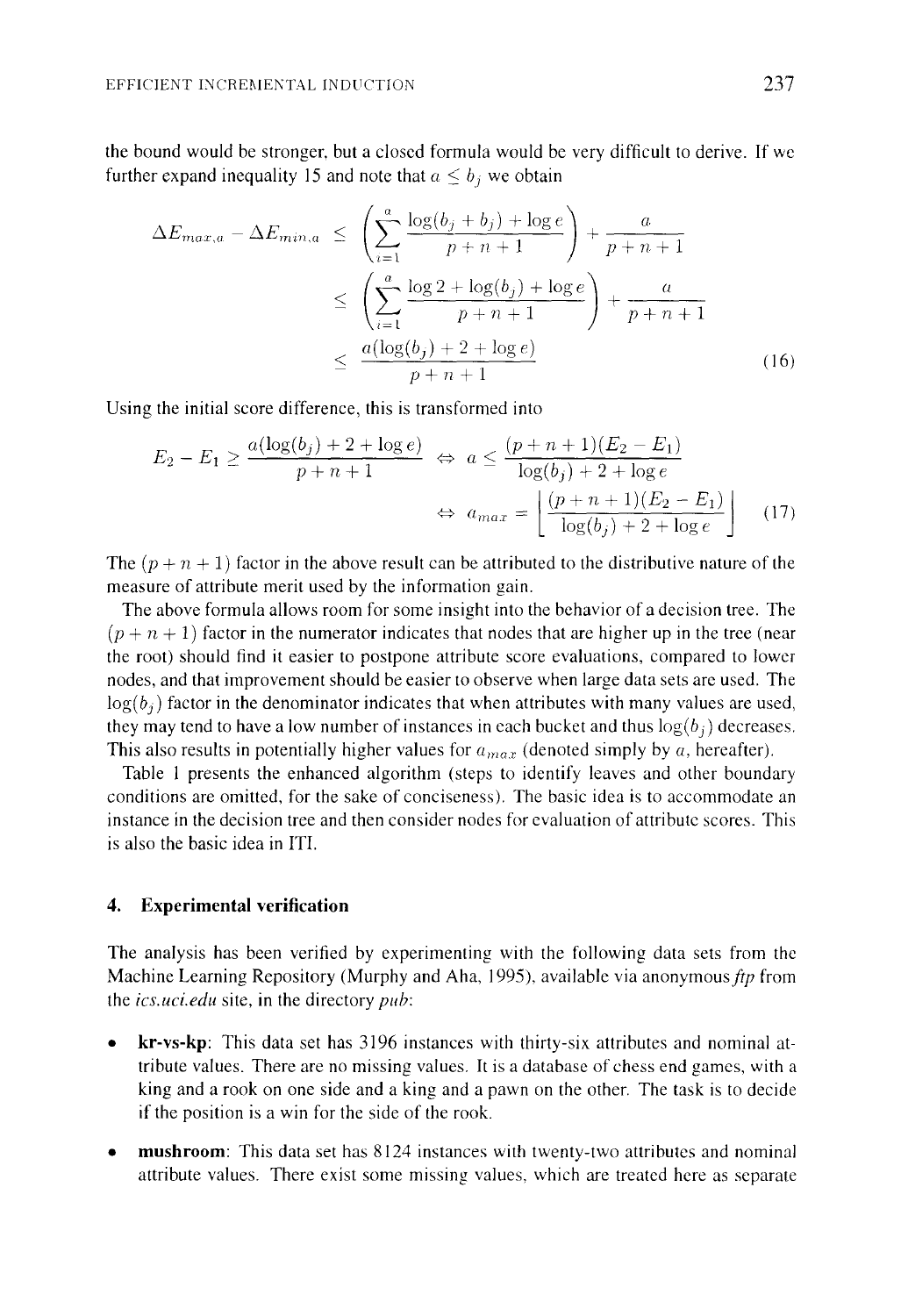*Table 1.* Description of enhanced ID5R.

algorithm *ID5R* (adapted from Utgoff (1989)) *Input*: a decision tree, a training instance. *Output:* a revised decision tree.

use the decision tree to classify the new instance and add it to the tree for each node in the classification path decrease its value of  $a$ for each node affected by the new instance if its value of  $a$  equals  $0$ 

> select the most suitable attribute for that node and re-compute a if the selected attribute is not already in that node then pull-up the attribute from the leaves towards the node establish best attributes for all subtrees of the node

algorithm *pull-up* (adapted from Utgoff (1989)) *Input*: a decision tree, an attribute, a node. *Output:* a revised decision tree.

recursively pull up the attribute to the root of each immediate subtree of the current node

transpose the decision tree at the current node

set the value of  $\alpha$  for all subtree root nodes to 0

nominal values. It is a database of mushrooms described in terms of their physical characteristics and classified as poisonous or edible.

It should be noted that the analysis presented above applies to symbolic attributes only and that the possible extensions to explicitly handle numeric attributes and missing values have been left as future work. We expect, however, that such extensions involve mainly implementation issues rather than a fundamental re-thinking of the analysis.

Experimentation consisted of building a decision tree incrementally using ITI (the program, supplied by Paul Utgoff, was modified to use the information gain and incorporate the above presented improvements). The experiments were conducted on a Sparcstation II computer. Each data set was used in ten experiments with a different ordering each time. Although the order in which the training instances are presented has no effect on what tree ITI will build, order does have an effect on the amount of computations required to produce the final tree.

A particular feature of the ITI algorithm is that it generates binary tests. In doing so, it effectively creates competition among attribute-value pairs, rather than among attributes. This is an implementation detail that does not affect the analysis presented above. However, binary attributes need special attention as branching on one value is equivalent to branching on the other. With a naive method of handling them, a binary attribute that would produce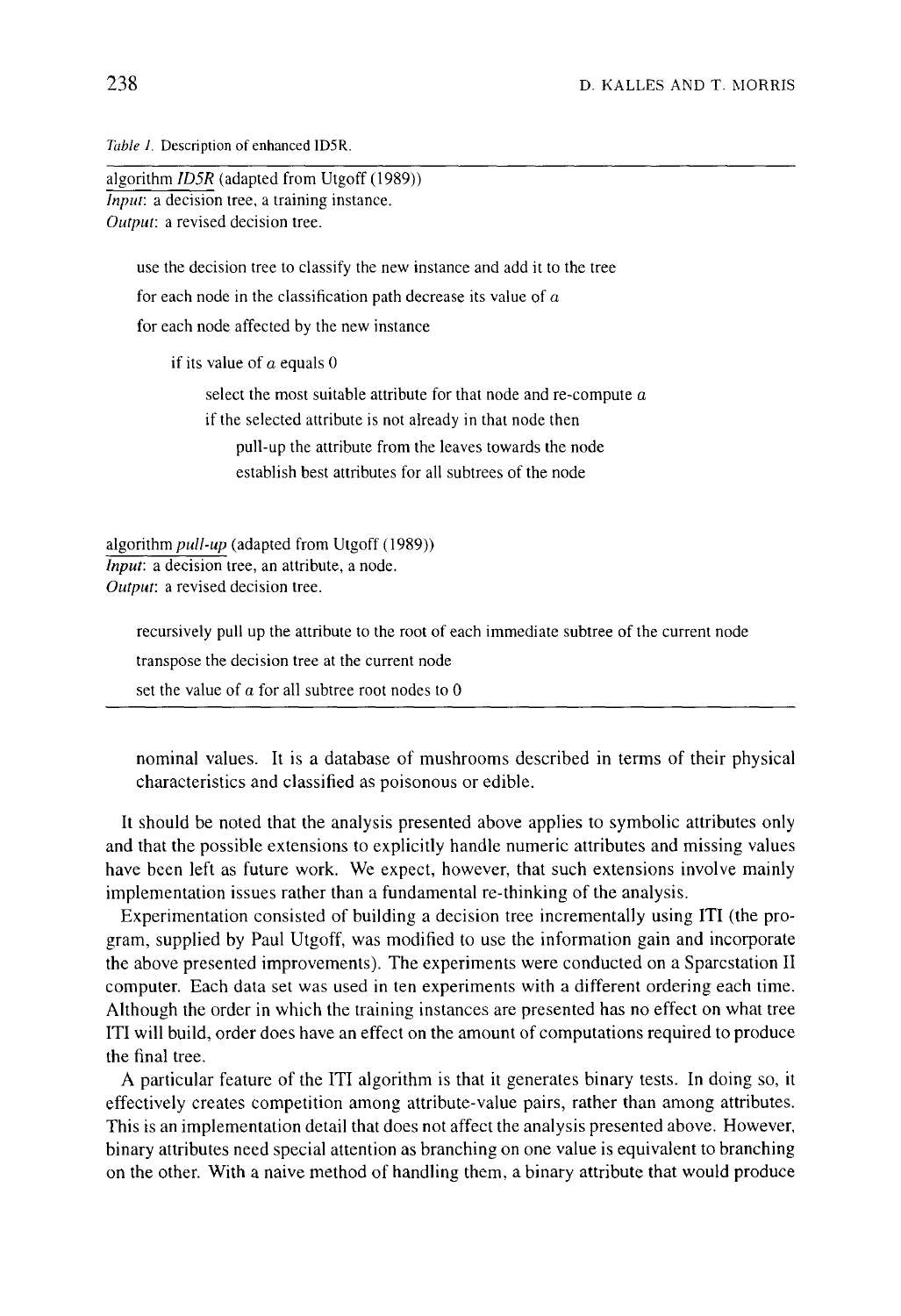the best attribute-value test at a node would also produce the second best with the same score. This would result in a always having value 0. ITI was also modified to avoid this caveat.

Table 2 shows how the proposed improvement may lead to speed-up in the above domains. The numbers reported refer to the fraction of the effort expended by the original algorithm that has been expended by the improved algorithm to solve the same problem (a baseline performance of 1 refers to the original algorithm). The results are shown in the form Mean-Value (Standard-Deviation). We report the results with an accuracy of two decimal digits.

*Table 2.* Results on the amount of computations.

|          | <b>U-Nodes</b> | <b>U-Attributes</b> | CPU time   |
|----------|----------------|---------------------|------------|
| kr-vs-kp | 0.60(0.06)     | 0.55(0.06)          | 0.88(0.05) |
| mushroom | 0.46(0.03)     | 0.41(0.03)          | 0.78(0.06) |

The quantities (actually, the ratios) reported are:

- U-Nodes: The number of times a node had to be considered because its test could be unstable.
- **U-Attributes:** The number of times an attribute had to have its information gain calculated because of the instability of the test at the node where the attribute was available.
- CPU **time:** The CPU time (in seconds) required for an experiment (measured using the *getrusage* system function).

The results confirm that substantial savings are realized, that translate to direct speed-up in the running of the algorithm. However, beyond test stability at a node, other aspects of efficiency in incremental induction must be identified and investigated to examine the apparent differences in the ratios of the **U-Nodes, U-Attributes** and CPU **time** quantities between the improved and the original versions of the algorithm. This means that the problem of test stability is not the only bottleneck in the process of incremental induction and that updating the decision tree with all required information about a new instance is quite an expensive task.

Some interesting observations can be made regarding the tentative claims made earlier, about the type of problems where the proposed method would be most effective (we had indicated that higher nodes could be expected to be more stable in their selection of tests than lower nodes and that large data sets would show more pronounced improvement). Note that the results for the **mushroom** domain are more impressive than the ones for the **kr-vs-kp** domain. This is reflected in an examination of the training instances of these domains, as in the kr-vs-kp domain there exists an abundance of binary attributes and fewer instances are available.

It should be stressed, that this comparison across experimental domains only serves as a preliminary investigation and simply confirms that there exist many aspects in the problem of efficient incremental induction that merit attention.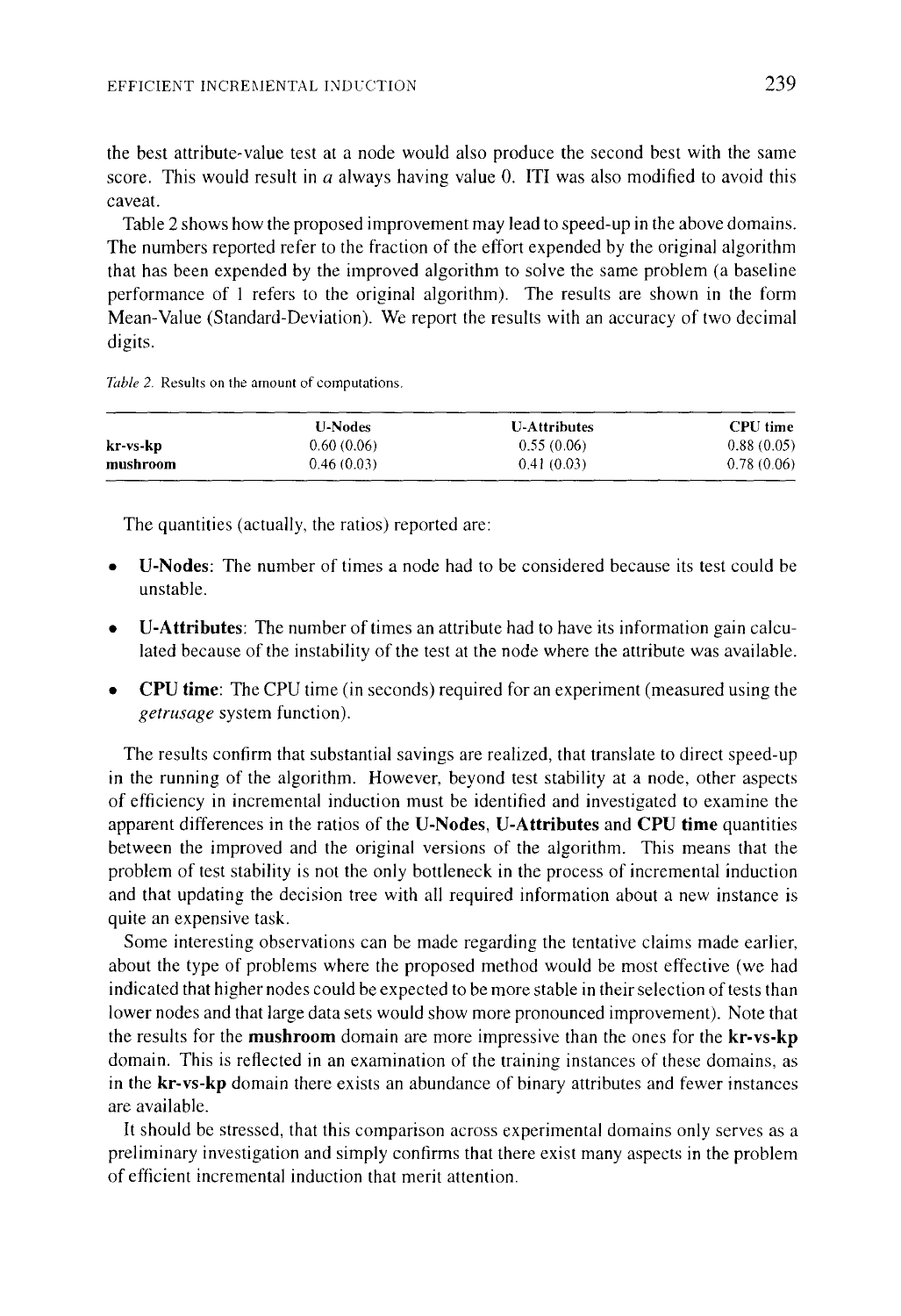### **5. Discussion**

The ID5R (ITI) algorithm has been enhanced so that it takes into account the quality of the available attributes and, thus, saves on the number of times that it evaluates and compares scores of competing attributes. On the basis of these improvements it has been shown to perform better on non-trivial induction problems. We believe that the analysis is representative of the procedure one should employ to evaluate the method with other attribute selection policies, such as the gain-ratio (Quinlan, 1986), the Gini index (Breiman et al., 1984), or the de Mántaras distance (de Mántaras, 1991). We hope that similar results will be established in this direction, in the course of future work.

Note that when a transposition occurs at a given node, all lower nodes may be reconsidered, in the worst case. This does not affect the analysis above, as new nodes generated by the transposition are treated as if they were generated during the normal splitting procedure (we compute a for each node, as soon as it is generated). However, we have not studied the effects of transpositions in greater detail and it is unclear whether they could be used in the analysis to obtain larger values for  $a$ .

Note also that the proposed enhancement does not affect the worst- case complexity of ID5R. This happens because it is a heuristic approach that aims to exploit regularities that we expect to exist in most problem domains. Note that any ordering of patterns that makes all visited nodes to be re-considered after each step, will result in worse overall performance, when compared to ID5R. This happens because of the overhead incurred to compute  $a$ , while a will always be 0.

The proposed approach may be also compared to the sub-sampling problem (Catlett, 1992; Musick et al., 1993), where the objective is to estimate reliably how much the problem size parameters may be scaled down, without compromising quality. In the context of incremental learning, we define quality as compatibility with ID3 (as outlined in the introduction, where the scope of this paper was set out), but one could also take a broader view.

A special case of performance improvement occurs when the computed value for  $a$  (call  $f$ the corresponding attribute) is larger than the number of different values of any competing attribute (call it  $g$ ). In such a case we have guaranteed  $f$ 's superiority over  $g$  for the subsequent  $\alpha$  steps, assuming that  $q$  places each new pattern at an empty bucket. This extreme-case assumption, however, cannot hold for a steps, but rather for the number of different values for g. This means that before the  $\alpha$ -th instance is observed, g will have depleted its pool of possible values and new instances (up to the a-th) will be allocated to already populated buckets. We refer to this situation as "folding". When folding occurs, the value for  $\alpha$  is too pessimistic, as maximal score decreases cannot be eventually achieved for competing attributes and the originally best splitting attribute is further strengthened. Preliminary attempts to quantify the effect of folding have not been successful in the sense that the reduction in the number of node checks may not justify the cost of calculating  $a$ , for every node. We strongly believe, however, that tighter bounds will unveil whether folding may finally be of any practical value.

A further potential improvement would be to establish a set of values for  $a$ , for each node, where the *i*th component of vector  $\alpha$  would refer to the *i*th best attribute for that node. The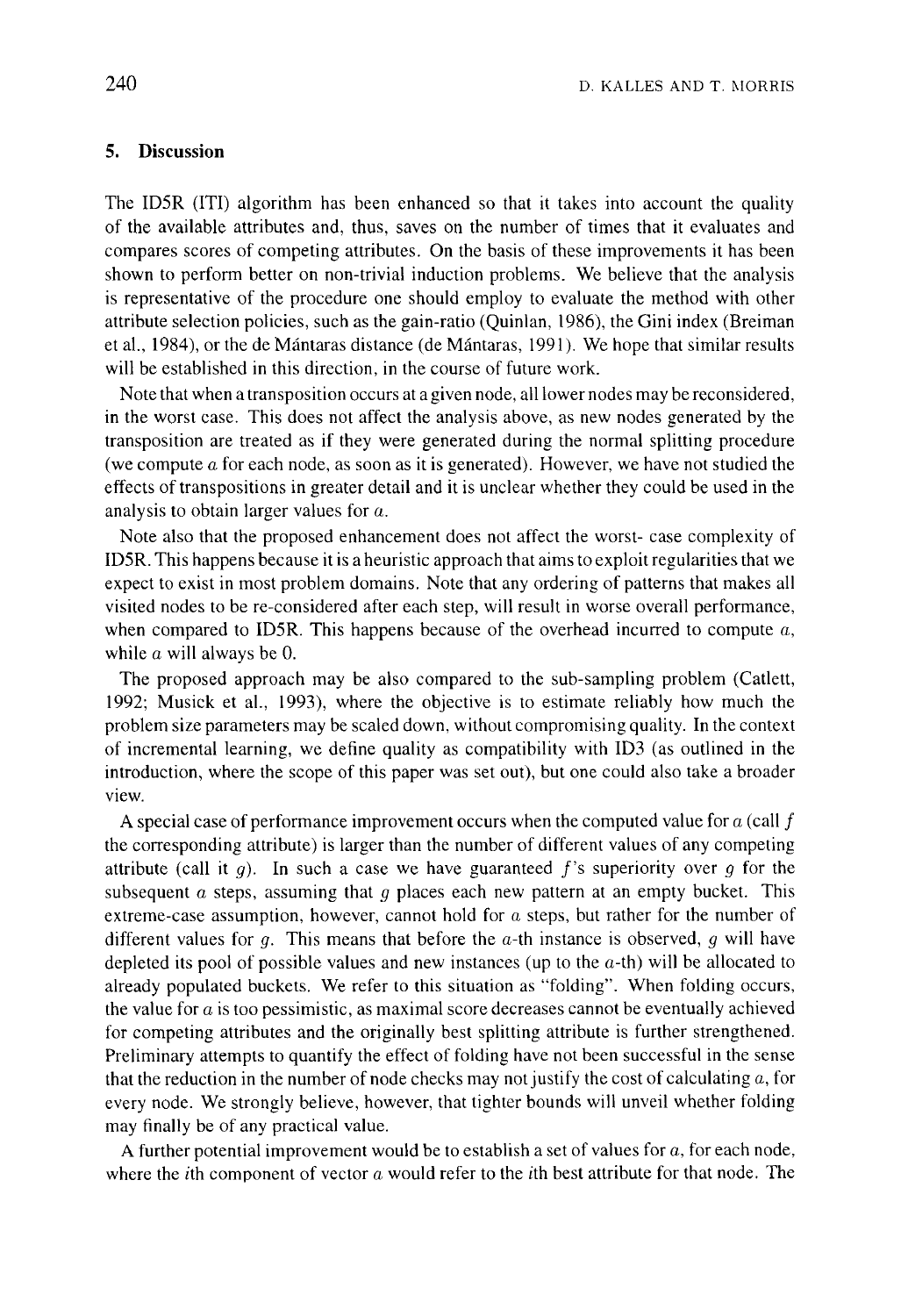revised algorithm would then need to look at an attribute score according to the value of a component of a. Although this would probably save some more computational steps, it is doubtful whether time savings could be realized, as the additional overhead may be too high.

Another interesting situation arises when an attribute is only marginally better than its competitors. In this case it is unlikely that whichever attribute prevails will also assume a safety margin that will carry it more than one further new instance. If reconsiderations and pull-ups happen often, swapping of "currently best" attributes for some parts of the tree may be experienced, which, in extreme cases, may carry on until the end of the learning process. The applicability of the proposed method in this situation can probably be studied in conjunction with the requirement that the optimal tree (in the sense of ID3-compatibility) be available for the learning of each new training instance. No relevant studies have been conducted, so the above point is offered as speculation only (however, Schlimmer and Fisher (1986) and Utgoff (1989) do discuss the subject of stability of decision nodes during incremental learning).

# **6. Conclusion**

A method of incremental decision tree induction has been presented and evaluated, analytically and experimentally. It was shown to offer significant improvements over an existing technique and research questions related to it have been identified.

#### **Acknowledgments**

D. Kalles would like to acknowledge the support of the EPSRC (U.K.) and the NATO studentships' commission of the Greek Government throughout his research. He would also like to thank a colleague, George Paliouras, whose comments on an earlier draft of this paper resulted in several improvements.

The authors would also like to acknowledge the help of Paul Utgoffand of the anonymous reviewers of the Machine Learning journal. Their comments have substantially improved the presentation of this paper.

## **Notes**

1. Note that the original assumption, that a positive instance was available, does not affect the resulting expressions. This supports the generality of the argument.

### **References**

Breiman, L., Friedman, J.H., Olshen, R.A., and Stone, C.J. (1984). *Classification and Regression Trees.* Wadsworth, Belmont, CA.

Brodley, C.E. and Utgoff, RE. (1995). Multivariate decision trees. *Machine Learning,* 19:45-77.